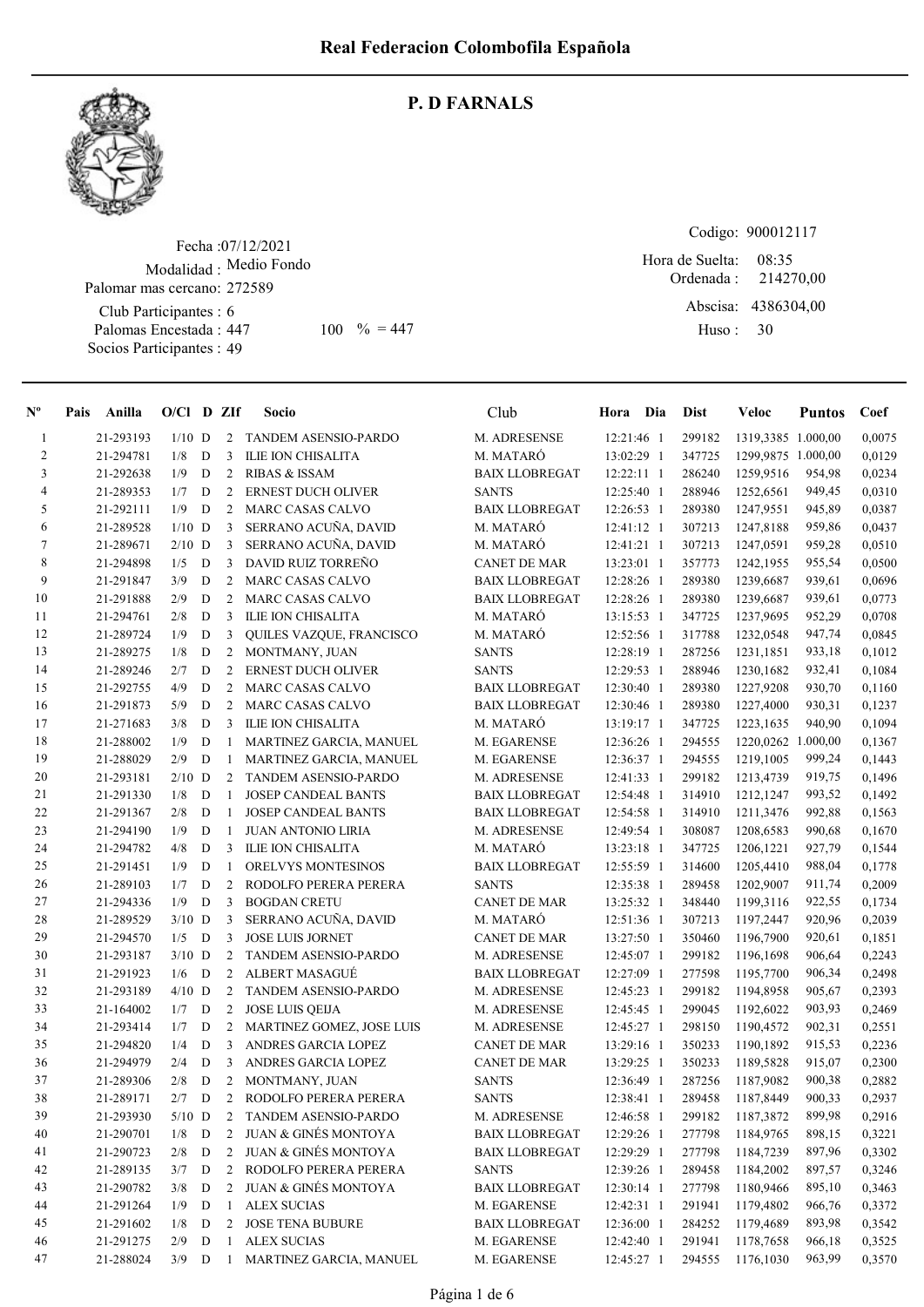| $\mathbf{N}^{\mathbf{o}}$ | Pais<br>Anilla         | $O/C1$ D ZIf |              |                | Socio                                              | Club                                   | Hora                     | Dia | <b>Dist</b>      | Veloc                       | <b>Puntos</b>    | Coef             |
|---------------------------|------------------------|--------------|--------------|----------------|----------------------------------------------------|----------------------------------------|--------------------------|-----|------------------|-----------------------------|------------------|------------------|
| 48                        | 21-294973              | 3/4          | D            | 3              | ANDRES GARCIA LOPEZ                                | <b>CANET DE MAR</b>                    | 13:32:57 1               |     | 350233           | 1175,4758                   | 904,22           | 0,3066           |
| 49                        | 21-291817              | 2/8          | D            | 2              | <b>JOSE TENA BUBURE</b>                            | <b>BAIX LLOBREGAT</b>                  | 12:36:57 1               |     | 284252           | 1174,8378                   | 890,47           | 0,3856           |
| 50                        | 21-288020              | 4/9          | D            | -1             | MARTINEZ GARCIA, MANUEL                            | M. EGARENSE                            | 12:45:47 1               |     | 294555           | 1174,5398                   | 962,71           | 0,3797           |
| 51                        | 21-289342              | 3/7          | D            | 2              | <b>ERNEST DUCH OLIVER</b>                          | <b>SANTS</b>                           | 12:41:06 1               |     | 288946           | 1174,1000                   | 889,91           | 0,3949           |
| 52                        | 21-289258              | 4/7          | D            | 2              | <b>ERNEST DUCH OLIVER</b>                          | <b>SANTS</b>                           | $12:41:11$ 1             |     | 288946           | 1173,7025                   | 889,61           | 0,4026           |
| 53                        | 21-271404              | 2/5          | D            | 3              | DAVID RUIZ TORREÑO                                 | <b>CANET DE MAR</b>                    | 13:40:06 1               |     | 357773           | 1172,6418                   | 902,04           | 0,3314           |
| 54                        | 21-294323              | 2/9          | D            | 3              | <b>BOGDAN CRETU</b>                                | <b>CANET DE MAR</b>                    | 13:32:11 1               |     | 348440           | 1172,4749                   | 901,91           | 0,3467           |
| 55                        | 21-294977              | 4/4          | D            | 3              | ANDRES GARCIA LOPEZ                                | <b>CANET DE MAR</b>                    | 13:33:49 1               |     | 350233           | 1172,0665                   | 901,59           | 0,3513           |
| 56<br>57                  | 21-292066<br>21-245441 | 6/9<br>1/4   | D            | 2<br>1         | MARC CASAS CALVO<br>RAMON GUILLERMO PAMPIN         | <b>BAIX LLOBREGAT</b><br>REAL CATALUÑA | 12:42:08 1<br>13:09:53 1 |     | 289380<br>321729 | 1170,9469<br>1170,4202      | 887,52<br>959,34 | 0,4329<br>0,3963 |
| 58                        | 21-294312              | 3/9          | D            | 3              | <b>BOGDAN CRETU</b>                                | <b>CANET DE MAR</b>                    | 13:32:43 1               |     | 348440           | 1170,3745                   | 900,29           | 0,3724           |
| 59                        | 21-291555              | 1/8          | D            | 2              | J. MANUEL SEBASTIAN HERNA                          | <b>BAIX LLOBREGAT</b>                  | 12:28:14 1               |     | 272589           | 1168,7395                   | 885,85           | 0,4842           |
| 60                        | 21-287626              | 1/8          | D            | 1              | <b>CIPRIAN CIOLACU</b>                             | M. EGARENSE                            | 12:41:44 1               |     | 288198           | 1168,0546                   | 957,40           | 0,4657           |
| 61                        | 21-279323              | 2/8          | D            | 2              | J. MANUEL SEBASTIAN HERNA                          | <b>BAIX LLOBREGAT</b>                  | 12:28:31 1               |     | 272589           | 1167,3214                   | 884,77           | 0,5006           |
| 62                        | 21-291967              | 3/8          | D            | 2              | J. MANUEL SEBASTIAN HERNA                          | <b>BAIX LLOBREGAT</b>                  | 12:28:41 1               |     | 272589           | 1166,4888                   | 884,14           | 0,5088           |
| 63                        | 21-294321              | 4/9          | D            | 3              | <b>BOGDAN CRETU</b>                                | <b>CANET DE MAR</b>                    | 13:34:02 1               |     | 348440           | 1165,2213                   | 896,33           | 0,4045           |
| 64                        | 21-287915              | 1/9          | $\mathbf D$  | -1             | <b>JOSE MIGUEL MOYA TENORIO</b>                    | M. EGARENSE                            | 12:55:20 1               |     | 302680           | 1162,6633                   | 952,98           | 0,4730           |
| 65                        | 21-293762              | 1/5          | D            | 3              | FRANCISCO ROSA MORENO                              | M. ADRESENSE                           | 12:56:18 1               |     | 303756           | 1162,4799                   | 894,22           | 0,4787           |
| 66                        | 21-287883              | 2/9          | D            | 1              | <b>JOSE MIGUEL MOYA TENORIO</b>                    | M. EGARENSE                            | 12:55:33 1               |     | 302680           | 1161,6964                   | 952,18           | 0,4878           |
| 67                        | 21-293412              | 2/5          | D            | 3              | FRANCISCO ROSA MORENO                              | M. ADRESENSE                           | 12:56:40 1               |     | 303756           | 1160,8510                   | 892,97           | 0,4934           |
| 68                        | 21-289708              | 2/9          | D            | 3              | QUILES VAZQUE, FRANCISCO                           | M. MATARÓ                              | 13:08:46 1               |     | 317788           | 1160,7987                   | 892,93           | 0,4787           |
| 69                        | 21-291263              | 3/9          | D            | 1              | <b>ALEX SUCIAS</b>                                 | M. EGARENSE                            | 12:46:43 1               |     | 291941           | 1159,8000                   | 950,63           | 0,5287           |
| 70                        | 21-248302              | 1/7          | D            | 1              | ANTONIO GALIAN CABALLERO                           | M. EGARENSE                            | 12:46:57 1               |     | 292125           | 1159,4562                   | 950,35           | 0,5361           |
| 71                        | 21-287654              | 2/8          | D            | -1             | <b>CIPRIAN CIOLACU</b>                             | M. EGARENSE                            | 12:43:37 1               |     | 288198           | 1159,2063                   | 950,14           | 0,5511           |
| 72                        | 21-294137              | 2/7          | D            | 2              | MARTINEZ GOMEZ, JOSE LUIS                          | M. ADRESENSE                           | 12:52:16 1               |     | 298150           | 1158,9142                   | 878,40           | 0,5402           |
| 73                        | 21-294087              | 3/5          | D            | 3              | <b>FRANCISCO ROSA MORENO</b>                       | M. ADRESENSE                           | 12:57:07 1               |     | 303756           | 1158,8580                   | 891,43           | 0,5376           |
| 74<br>75                  | 21-289767<br>21-291455 | 3/9<br>2/9   | D<br>D       | 3<br>1         | QUILES VAZQUE, FRANCISCO<br>ORELVYS MONTESINOS     | M. MATARÓ<br><b>BAIX LLOBREGAT</b>     | 13:09:39 1<br>13:07:13 1 |     | 317788<br>314600 | 1157,0654<br>1155,6971      | 890,05           | 0,5209<br>0,5333 |
| 76                        | 21-291775              | 3/9          | D            | 1              | ORELVYS MONTESINOS                                 | <b>BAIX LLOBREGAT</b>                  | 13:07:18 1               |     | 314600           | 1155,3434                   | 947,27<br>946,98 | 0,5404           |
| 77                        | 21-291769              | 4/9          | D            | 1              | ORELVYS MONTESINOS                                 | <b>BAIX LLOBREGAT</b>                  | 13:07:22 1               |     | 314600           | 1155,0606                   | 946,75           | 0,5476           |
| 78                        | 21-293496              | 1/9          | D            | 2              | <b>MARTINEZ MIGUEL</b>                             | M. MATARÓ                              | 12:54:50 1               |     | 299895           | 1154,1822                   | 874,81           | 0,5819           |
| 79                        | 21-292609              | 2/9          | D            | 2              | <b>RIBAS &amp; ISSAM</b>                           | <b>BAIX LLOBREGAT</b>                  | 12:43:02 1               |     | 286240           | 1154,0384                   | 874,70           | 0,6174           |
| 80                        | 21-294709              | 1/6          | D            | 3              | <b>BALTASAR DONADEU FIGUERAS</b>                   | <b>CANET DE MAR</b>                    | 13:22:48 1               |     | 332123           | 1154,0063                   | 887,70           | 0,5389           |
| 81                        | 21-294030              | 3/7          | D            | 2              | <b>MARTINEZ GOMEZ, JOSE LUIS</b>                   | M. ADRESENSE                           | 12:53:33 1               |     | 298150           | 1153,1619                   | 874,04           | 0,6078           |
| 82                        | 21-293428              | 4/7          | D            | 2              | MARTINEZ GOMEZ, JOSE LUIS                          | M. ADRESENSE                           | 12:53:39 1               |     | 298150           | 1152,7160                   | 873,70           | 0,6153           |
| 83                        | 21-292639              | 1/6          | D            | 2              | MOHAMED HANOUNI                                    | M. ADRESENSE                           | 12:57:24 1               |     | 301834           | 1150,2820                   | 871,86           | 0,6152           |
| 84                        | 21-293022              | 1/6          | D            |                | 2 LLINAS PEDRET, RAFAEL                            | M. ADRESENSE                           | 12:54:19 1               |     | 298210           | 1149,9839                   | 871,63           | 0,6302           |
| 85                        | 21-289301              |              |              |                | 3/8 D 2 MONTMANY, JUAN                             | <b>SANTS</b>                           |                          |     |                  | 12:45:02 1 287256 1148,8708 | 870,79           | 0,6620           |
| 86                        | 21-294017              | 2/9          | $\mathbf{D}$ | -1             | <b>JUAN ANTONIO LIRIA</b>                          | M. ADRESENSE                           | $13:03:10$ 1             |     | 308087           | 1148,8639                   | 941,67           | 0,6245           |
| 87                        | 21-287862              | 3/9          | D            | -1             | JOSE MIGUEL MOYA TENORIO                           | M. EGARENSE                            | 12:58:32 1               |     | 302680           | 1148,5454                   | 941,41           | 0,6430           |
| 88                        | 21-288028              | 5/9          | $\mathbf D$  | -1             | MARTINEZ GARCIA, MANUEL                            | M. EGARENSE                            | 12:51:39 1               |     | 294555           | 1147,6914                   | 940,71           | 0,6684           |
| 89<br>90                  | 21-292789<br>21-289758 | 7/9<br>4/9   | D            | 3              | 2 MARC CASAS CALVO<br>QUILES VAZQUE, FRANCISCO     | <b>BAIX LLOBREGAT</b><br>M. MATARÓ     | 12:47:26 1               |     | 289380<br>317788 | 1146,3621<br>1146,3524      | 868,89           | 0,6880<br>0,6336 |
| 91                        | 21-293816              | 1/8          | D            |                | 2 FARRÉ MARTÍN, JOSÉ                               | M. ADRESENSE                           | 13:12:13 1<br>12:56:36 1 |     | 299878           | 1146,3226                   | 881,81<br>868,86 | 0,6789           |
| 92                        | 21-291444              | 5/9          | D            | $\mathbf{1}$   | ORELVYS MONTESINOS                                 | <b>BAIX LLOBREGAT</b>                  | 13:09:28 1               |     | 314600           | 1146,2230                   | 939,50           | 0,6542           |
| 93                        | 21-289277              | $4/7$ D      |              | 2              | RODOLFO PERERA PERERA                              | <b>SANTS</b>                           | 12:47:45 1               |     | 289458           | 1145,2344                   | 868,03           | 0,7188           |
| 94                        | 21-287791              | $1/2$ D      |              | -1             | VERGARA CÁMARA, PACO                               | M. EGARENSE                            | 12:51:26 1               |     | 293521           | 1144,6289                   | 938,20           | 0,7164           |
| 95                        | 21-290832              | $1/10$ D     |              | 2              | <b>GINES MONTOYA BORRULL</b>                       | <b>BAIX LLOBREGAT</b>                  | 12:37:43 1               |     | 277814           | 1144,6021                   | 867,55           | 0,7650           |
| 96                        | 21-290738              | $2/10$ D     |              | 2              | <b>GINES MONTOYA BORRULL</b>                       | <b>BAIX LLOBREGAT</b>                  | 12:37:46 1               |     | 277814           | 1144,3663                   | 867,37           | 0,7731           |
| 97                        | 21-290794              | $3/10$ D     |              | $2^{\circ}$    | <b>GINES MONTOYA BORRULL</b>                       | <b>BAIX LLOBREGAT</b>                  | 12:37:47 1               |     | 277814           | 1144,2878                   | 867,31           | 0,7811           |
| 98                        | 21-293401              | $5/7$ D      |              | 2              | MARTINEZ GOMEZ, JOSE LUIS                          | M. ADRESENSE                           | $12:56:05$ 1             |     | 298150           | 1141,9726                   | 865,56           | 0,7353           |
| 99                        | 21-294063              | 3/9          | $\mathbf D$  | 1              | <b>JUAN ANTONIO LIRIA</b>                          | M. ADRESENSE                           | 13:05:30 1               |     | 308087           | 1138,9538                   | 933,54           | 0,7189           |
| 100                       | 21-287743              | 1/5          | $\mathbf D$  | -1             | JUAN MANUEL GIL ASTORGA                            | M. EGARENSE                            | 12:58:25 1               |     | 299917           | 1138,5650                   | 933,23           | 0,7459           |
| 101                       | 21-293253              | 4/9          | $\mathbf D$  | -1             | <b>JUAN ANTONIO LIRIA</b>                          | M. ADRESENSE                           | 13:05:37 1               |     | 308087           | 1138,4628                   | 933,14           | 0,7334           |
| 102                       | 21-287672              | 1/9          | D            | -1             | MELGAREJO TRIGO, AGUSTIN                           | M. EGARENSE                            | 12:59:07 1               |     | 300682           | 1138,4439                   | 933,13           | 0,7589           |
| 103                       | 21-287685              | 2/9          | D            | $\mathbf{1}$   | MELGAREJO TRIGO, AGUSTIN                           | M. EGARENSE                            | 12:59:22 1               |     | 300682           | 1137,3673                   | 932,24           | 0,7663           |
| 104                       | 21-291352              | 3/8          | D            | 1              | <b>JOSEP CANDEAL BANTS</b><br>2 FARRÉ MARTÍN, JOSÉ | <b>BAIX LLOBREGAT</b>                  | 13:11:55 1               |     | 314910           | 1137,2013                   | 932,11           | 0,7388           |
| 105<br>106                | 21-293835<br>21-292600 | 2/8<br>3/9   | D<br>D       | $\overline{2}$ | <b>RIBAS &amp; ISSAM</b>                           | M. ADRESENSE<br><b>BAIX LLOBREGAT</b>  | 12:58:46 1<br>12:46:49 1 |     | 299878<br>286240 | 1136,9064<br>1136,7000      | 861,72<br>861,56 | 0,7833<br>0,8285 |
| 107                       | 21-287751              | 2/5          | D            | -1             | JUAN MANUEL GIL ASTORGA                            | M. EGARENSE                            | 12:58:54 1               |     | 299917           | 1136,4797                   | 931,52           | 0,7981           |
| 108                       | 21-294028              | 6/7          |              | $\overline{2}$ | MARTINEZ GOMEZ, JOSE LUIS                          | M. ADRESENSE                           | 12:57:30 1               |     | 298150           | 1135,8095                   | 860,89           | 0,8104           |
| 109                       | 21-207786              | 4/9          | D            | -1             | <b>ALEX SUCIAS</b>                                 | M. EGARENSE                            | 12:52:16 1               |     | 291941           | 1134,7797                   | 930,12           | 0,8353           |
| 110                       | 21-289112              | 1/5          | D            |                | 2 VICTOR GALLEMI - ALEX PAL                        | <b>SANTS</b>                           | $12:50:05$ 1             |     | 289458           | 1134,7586                   | 860,09           | 0,8502           |
| 111                       | 21-289161              | 5/7          | D            | 2              | RODOLFO PERERA PERERA                              | <b>SANTS</b>                           | 12:50:06 1               |     | 289458           | 1134,6844                   | 860,03           | 0,8579           |
| 112                       | 21-291269              | 5/9          | ${\bf D}$    | $\mathbf{1}$   | <b>ALEX SUCIAS</b>                                 | M. EGARENSE                            | 12:52:20 1               |     | 291941           | 1134,4858                   | 929,88           | 0,8583           |
| 113                       | 21-289142              | $2/5$ D      |              |                | 2 VICTOR GALLEMI - ALEX PAL                        | <b>SANTS</b>                           | 12:50:09 1               |     | 289458           | 1134,4621                   | 859,87           | 0,8733           |
| 114                       | 21-289302              | $4/8$ D      |              |                | 2 MONTMANY, JUAN                                   | <b>SANTS</b>                           | 12:48:50 1               |     | 287256           | 1131,6717                   | 857,75           | 0,8878           |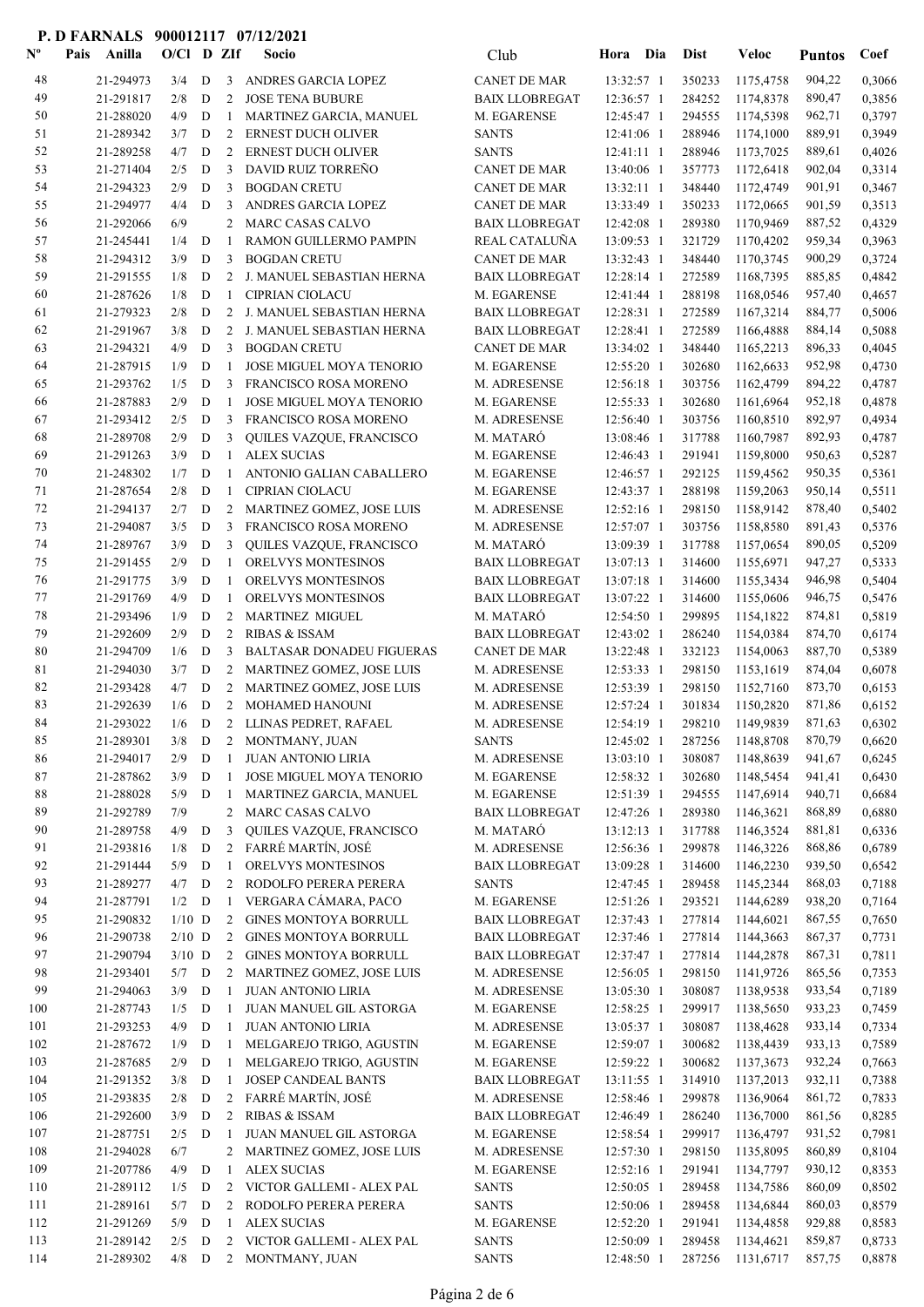| $\mathbf{N}^{\mathbf{o}}$ | Pais<br>Anilla         | $O/Cl$ D ZIf |                  |                   | Socio                                                    | Club                                 | Hora Dia                 | <b>Dist</b>      | Veloc                       | <b>Puntos</b>    | Coef             |
|---------------------------|------------------------|--------------|------------------|-------------------|----------------------------------------------------------|--------------------------------------|--------------------------|------------------|-----------------------------|------------------|------------------|
| 115                       | 21-289311              | 5/8          | D                |                   | 2 MONTMANY, JUAN                                         | <b>SANTS</b>                         | 12:49:01 1               | 287256           | 1130,8549                   | 857,13           | 0,8956           |
| 116                       | 21-245421              | 2/4          | D                | -1                | RAMON GUILLERMO PAMPIN                                   | REAL CATALUÑA                        | 13:19:43 1               | 321729           | 1129,9971                   | 926,20           | 0,8066           |
| 117                       | 21-290313              | 5/9          | D                | -1                | <b>JUAN ANTONIO LIRIA</b>                                | M. ADRESENSE                         | 13:07:48 1               | 308087           | 1129,3512                   | 925,67           | 0,8496           |
| 118                       | 21-293195              | 6/10         |                  | 2                 | <b>TANDEM ASENSIO-PARDO</b>                              | M. ADRESENSE                         | 12:59:57 1               | 299182           | 1129,2017                   | 855,88           | 0,8823           |
| 119                       | 21-293028              | 2/6          | D                | 2                 | LLINAS PEDRET, RAFAEL                                    | M. ADRESENSE                         | 12:59:08 1               | 298210           | 1129,0131                   | 855,74           | 0,8927           |
| 120                       | 21-291437              | 5/8          | D                | 3                 | ILIE ION CHISALITA                                       | M. MATARÓ                            | 13:43:02 1               | 347725           | 1128,8551                   | 868,35           | 0,7720           |
| 121                       | 21-156479              | 4/9          | D                | 1                 | JOSE MIGUEL MOYA TENORIO                                 | M. EGARENSE                          | 13:03:35 1               | 302680           | 1126,9500                   | 923,70           | 0,8943           |
| 122                       | 21-289727              | 5/9          | D                | 3                 | QUILES VAZQUE, FRANCISCO                                 | M. MATARÓ                            | 13:17:20 1               | 317788           | 1125,5773                   | 865,83           | 0,8588           |
| 123                       | 21-293805              | 3/8          | D                | $\overline{2}$    | FARRÉ MARTÍN, JOSÉ                                       | M. ADRESENSE                         | 13:01:26 1               | 299878           | 1125,5273                   | 853,09           | 0,9176           |
| 124                       | 21-293616              | 2/6          | D                | 2                 | <b>MOHAMED HANOUNI</b>                                   | M. ADRESENSE                         | 13:03:30 1               | 301834           | 1124,1490                   | 852,05           | 0,9191           |
| 125                       | 21-291335              | 4/8          | D                | 1                 | <b>JOSEP CANDEAL BANTS</b>                               | <b>BAIX LLOBREGAT</b>                | 13:15:12 1               | 314910           | 1123,8758                   | 921,19           | 0,8880           |
| 126                       | 21-293567              | 3/6          | D                | 2<br>3            | MOHAMED HANOUNI                                          | M. ADRESENSE                         | 13:03:50 1               | 301834           | 1122,7551                   | 850,99           | 0,9339           |
| 127<br>128                | 21-271582<br>21-289141 | 1/6<br>6/7   | D                | 2                 | <b>VASILE SALANTA</b><br>RODOLFO PERERA PERERA           | <b>CANET DE MAR</b><br><b>SANTS</b>  | 13:42:57 1<br>12:53:06 1 | 345440<br>289458 | 1121,7405<br>1121,4955      | 862,88<br>850,04 | 0,8225<br>0,9893 |
| 129                       | 21-291679              | 2/6          | D                | 2                 | <b>ALBERT MASAGUÉ</b>                                    | <b>BAIX LLOBREGAT</b>                | 12:42:42 1               | 277598           | 1120,7025                   | 849,44           | 1,0396           |
| 130                       | 21-291612              | 3/8          | D                | 2                 | <b>JOSE TENA BUBURE</b>                                  | <b>BAIX LLOBREGAT</b>                | 12:48:45 1               | 284252           | 1120,2049                   | 849,06           | 1,0231           |
| 131                       | 21-290501              | 2/9          | D                | 2                 | <b>MARTINEZ MIGUEL</b>                                   | M. MATARÓ                            | 13:02:56 1               | 299895           | 1119,2896                   | 848,37           | 0,9772           |
| 132                       | 21-293931              | 7/10         |                  | 2                 | <b>TANDEM ASENSIO-PARDO</b>                              | M. ADRESENSE                         | 13:02:42 1               | 299182           | 1117,6018                   | 847,09           | 0,9870           |
| 133                       | 21-291187              | 1/5          | $\mathbf D$      | 2                 | JESUS MONTUENGA MARTINEZ                                 | <b>BAIX LLOBREGAT</b>                | 12:42:10 1               | 276204           | 1117,4808                   | 847,00           | 1,0772           |
| 134                       | 21-287902              | 5/9          | D                | -1                | JOSE MIGUEL MOYA TENORIO                                 | M. EGARENSE                          | 13:06:05 1               | 302680           | 1116,5570                   | 915,19           | 0,9904           |
| 135                       | 21-291493              | 6/9          |                  | $\mathbf{1}$      | ORELVYS MONTESINOS                                       | <b>BAIX LLOBREGAT</b>                | 13:16:47 1               | 314600           | 1116,4606                   | 915,11           | 0.9600           |
| 136                       | 21-293504              | 3/9          | D                | 2                 | <b>MARTINEZ MIGUEL</b>                                   | M. MATARÓ                            | 13:04:07 1               | 299895           | 1114,3680                   | 844,64           | 1,0145           |
| 137                       | 21-288026              | 6/9          |                  | 1                 | MARTINEZ GARCIA, MANUEL                                  | M. EGARENSE                          | 12:59:23 1               | 294555           | 1114,1209                   | 913,19           | 1,0405           |
| 138                       | 21-291529              | 4/8          | D                | 2                 | J. MANUEL SEBASTIAN HERNA                                | <b>BAIX LLOBREGAT</b>                | 12:39:46 1               | 272589           | 1113,6688                   | 844,11           | 1,1326           |
| 139                       | 21-294086              | 4/5          | D                | 3                 | FRANCISCO ROSA MORENO                                    | M. ADRESENSE                         | 13:07:46 1               | 303756           | 1113,6111                   | 856,63           | 1,0237           |
| 140                       | 21-287916              | 6/9          |                  | 1                 | JOSE MIGUEL MOYA TENORIO                                 | M. EGARENSE                          | 13:07:10 1               | 302680           | 1112,1127                   | 911,54           | 1,0348           |
| 141                       | 21-288523              | 1/6          | D                | -1                | <b>JOAN MARTINEZ CARRERAS</b>                            | M. EGARENSE                          | 13:02:48 1               | 297601           | 1111,2808                   | 910,86           | 1,0599           |
| 142                       | 21-291762              | 7/9          |                  | 1                 | ORELVYS MONTESINOS                                       | <b>BAIX LLOBREGAT</b>                | 13:18:18 1               | 314600           | 1110,4836                   | 910,21           | 1,0098           |
| 143                       | 21-292640              | 4/9          | D                | 2                 | <b>RIBAS &amp; ISSAM</b>                                 | <b>BAIX LLOBREGAT</b>                | $12:52:53$ 1             | 286240           | 1109,9593                   | 841,29           | 1,1176           |
| 144                       | 21-293692              | 2/7          | D                | 2                 | <b>JOSE LUIS QEIJA</b>                                   | M. ADRESENSE                         | 13:04:44 1               | 299045           | 1108,6691                   | 840,32           | 1,0773           |
| 145<br>146                | 21-291579<br>21-288673 | 1/7<br>7/9   | $\mathbf D$      | 2<br>-1           | <b>JAVIER LOPEZ CRUZ</b><br>JOSE MIGUEL MOYA TENORIO     | <b>BAIX LLOBREGAT</b><br>M. EGARENSE | 12:45:45 1<br>13:08:31 1 | 277659<br>302680 | 1107,3141<br>1106,6236      | 839,29<br>907,04 | 1,1683<br>1,0791 |
| 147                       | 21-294563              | 2/5          | D                | 3                 | <b>JOSE LUIS JORNET</b>                                  | <b>CANET DE MAR</b>                  | 13:51:46 1               | 350460           | 1106,3664                   | 851,05           | 0,9384           |
| 148                       | 21-289318              | 6/8          |                  | 2                 | MONTMANY, JUAN                                           | <b>SANTS</b>                         | 12:54:45 1               | 287256           | 1105,8941                   | 838,21           | 1,1526           |
| 149                       | 21-292062              | 4/8          | D                | 2                 | <b>JOSE TENA BUBURE</b>                                  | <b>BAIX LLOBREGAT</b>                | 12:52:12 1               | 284252           | 1105,1788                   | 837,67           | 1,1727           |
| 150                       | 21-291719              | 8/9          |                  | 2                 | MARC CASAS CALVO                                         | <b>BAIX LLOBREGAT</b>                | 12:57:03 1               | 289380           | 1104,2931                   | 837,00           | 1,1596           |
| 151                       | 21-293761              | 7/7          |                  |                   | 2 MARTINEZ GOMEZ, JOSE LUIS                              | M. ADRESENSE                         | $13:05:11$ 1             | 298150           | 1103,5100                   | 836,41           | 1,1330           |
| 152                       |                        |              |                  |                   | 21-294334 5/9 D 3 BOGDAN CRETU                           | CANET DE MAR                         |                          |                  | 13:50:47 1 348440 1103,4148 | 848,78           | 0,9759           |
| 153                       | 21-294712              | $3/5$ D      |                  | 3                 | <b>JOSE LUIS JORNET</b>                                  | <b>CANET DE MAR</b>                  | 13:52:46 1               | 350460           | 1102,8847                   | 848,38           | 0,9767           |
| 154                       | 21-290778              | 4/8          | D                | 2                 | <b>JUAN &amp; GINÉS MONTOYA</b>                          | <b>BAIX LLOBREGAT</b>                | 12:46:56 1               | 277798           | 1102,6647                   | 835,77           | 1,2402           |
| 155                       | 21-294642              | $4/5$ D      |                  | 3                 | <b>JOSE LUIS JORNET</b>                                  | <b>CANET DE MAR</b>                  | 13:52:50 1               | 350460           | 1102,6534                   | 848,20           | 0,9894           |
| 156                       | 21-290786              | $4/10$ D     |                  | 2                 | <b>GINES MONTOYA BORRULL</b>                             | <b>BAIX LLOBREGAT</b>                | 12:46:59 1               | 277814           | 1102,5094                   | 835,65           | 1,2562           |
| 157                       | 21-290792              | $5/10$ D     |                  | 2                 | <b>GINES MONTOYA BORRULL</b>                             | <b>BAIX LLOBREGAT</b>                | 12:47:01 1               | 277814           | 1102,3636                   | 835,54           | 1,2643           |
| 158                       | 21-290828              | $5/8$ D      |                  | 2                 | JUAN & GINÉS MONTOYA                                     | <b>BAIX LLOBREGAT</b>                | 12:47:04 1               | 277798           | 1102,0815                   | 835,32           | 1,2724           |
| 159                       | 21-287669              | 3/9          | D                | -1                | MELGAREJO TRIGO, AGUSTIN                                 | M. EGARENSE                          | 13:08:13 1               | 300682           | 1100,5258                   | 902,05           | 1,1830           |
| 160<br>161                | 21-288021<br>21-291391 | 7/9<br>6/9   |                  | 1<br>$\mathbf{1}$ | MARTINEZ GARCIA, MANUEL<br><b>JUAN ANTONIO LIRIA</b>     | M. EGARENSE<br>M. ADRESENSE          | 13:02:49 1<br>13:16:06 1 | 294555<br>308087 | 1099,8382<br>1096,0050      | 901,48<br>898,34 | 1,2152<br>1,1691 |
| 162                       | 21-288521              | 2/6          | D                | 1                 | <b>JOAN MARTINEZ CARRERAS</b>                            | M. EGARENSE                          | 13:06:40 1               | 297601           | 1095,4638                   | 897,90           | 1,2178           |
| 163                       | 21-293033              | 3/6          | D                | 2                 | LLINAS PEDRET, RAFAEL                                    | M. ADRESENSE                         | 13:07:35 1               | 298210           | 1094,0141                   | 829,21           | 1,2228           |
| 164                       | 21-290148              | $4/6$ D      |                  | 2                 | MOHAMED HANOUNI                                          | M. ADRESENSE                         | 13:11:00 1               | 301834           | 1093,6014                   | 828,90           | 1,2155           |
| 165                       | 21-289578              | $4/10$ D     |                  | 3                 | SERRANO ACUÑA, DAVID                                     | M. MATARÓ                            | 13:15:56 1               | 307213           | 1093,5441                   | 841,19           | 1,2015           |
| 166                       | 21-156522              | $2/7$ D      |                  | -1                | ANTONIO GALIAN CABALLERO                                 | M. EGARENSE                          | 13:02:10 1               | 292125           | 1093,4186                   | 896,22           | 1,2713           |
| 167                       | 21-290781              | 6/8          |                  | 2                 | <b>JUAN &amp; GINÉS MONTOYA</b>                          | <b>BAIX LLOBREGAT</b>                | 12:49:05 1               | 277798           | 1093,3342                   | 828,69           | 1,3449           |
| 168                       | 21-288544              | 3/6          | $\mathbf D$      | -1                | <b>JOAN MARTINEZ CARRERAS</b>                            | M. EGARENSE                          | 13:07:45 1               | 297601           | 1091,1127                   | 894,33           | 1,2629           |
| 169                       | 21-292623              | 5/9          | $\mathbf D$      | 2                 | <b>RIBAS &amp; ISSAM</b>                                 | <b>BAIX LLOBREGAT</b>                | 12:58:41 1               | 286240           | 1085,5445                   | 822,79           | 1,3208           |
| 170                       | 21-271538              | 2/6          | D                | 3                 | <b>VASILE SALANTA</b>                                    | <b>CANET DE MAR</b>                  | 13:53:32 1               | 345440           | 1084,4705                   | 834,21           | 1,1010           |
| 171                       | 21-290887              | 2/7          | D                | 2                 | JAVIER LOPEZ CRUZ                                        | <b>BAIX LLOBREGAT</b>                | 12:51:02 1               | 277659           | 1084,4643                   | 821,97           | 1,3778           |
| 172                       | 21-279231              | 3/7          | D                | 2                 | JAVIER LOPEZ CRUZ                                        | <b>BAIX LLOBREGAT</b>                | 12:51:05 1               | 277659           | 1084,2525                   | 821,81           | 1,3858           |
| 173                       | 21-288015              | 8/9          |                  | 1                 | MARTINEZ GARCIA, MANUEL                                  | M. EGARENSE                          | 13:06:53 1               | 294555           | 1083,3875                   | 888,00           | 1,3139           |
| 174                       | 21-287807              | 2/2          | D                | 1                 | VERGARA CÁMARA, PACO                                     | M. EGARENSE                          | 13:06:24 1               | 293521           | 1081,5070                   | 886,46           | 1,3262           |
| 175<br>176                | 21-288524<br>21-291624 | 4/6<br>5/8   | D<br>$\mathbf D$ | 1<br>2            | <b>JOAN MARTINEZ CARRERAS</b><br><b>JOSE TENA BUBURE</b> | M. EGARENSE<br><b>BAIX LLOBREGAT</b> | 13:10:15 1<br>12:58:28 1 | 297601<br>284252 | 1081,2025<br>1078,8917      | 886,21<br>817,75 | 1,3155<br>1,3852 |
| 177                       | 21-294338              | 6/9          |                  | 3                 | <b>BOGDAN CRETU</b>                                      | <b>CANET DE MAR</b>                  | 13:58:10 1               | 348440           | 1078,2053                   | 829,39           | 1,1364           |
| 178                       | 21-288548              | 5/6          | D                | -1                | <b>JOAN MARTINEZ CARRERAS</b>                            | M. EGARENSE                          | $13:11:10$ 1             | 297601           | 1077,6138                   | 883,27           | 1,3381           |
| 179                       | 21-287746              | 3/5          | $\mathbf D$      | -1                | JUAN MANUEL GIL ASTORGA                                  | M. EGARENSE                          | 13:14:40 1               | 299917           | 1072,4088                   | 879,00           | 1,3352           |
| 180                       | 21-291788              | 8/9          |                  | 1                 | ORELVYS MONTESINOS                                       | <b>BAIX LLOBREGAT</b>                | 13:29:04 1               | 314600           | 1069,8254                   | 876,88           | 1,2800           |
| 181                       | 21-293564              | 5/6          | D                |                   | 2 MOHAMED HANOUNI                                        | M. ADRESENSE                         | 13:17:37 1               | 301834           | 1067,9979                   | 809,49           | 1,3415           |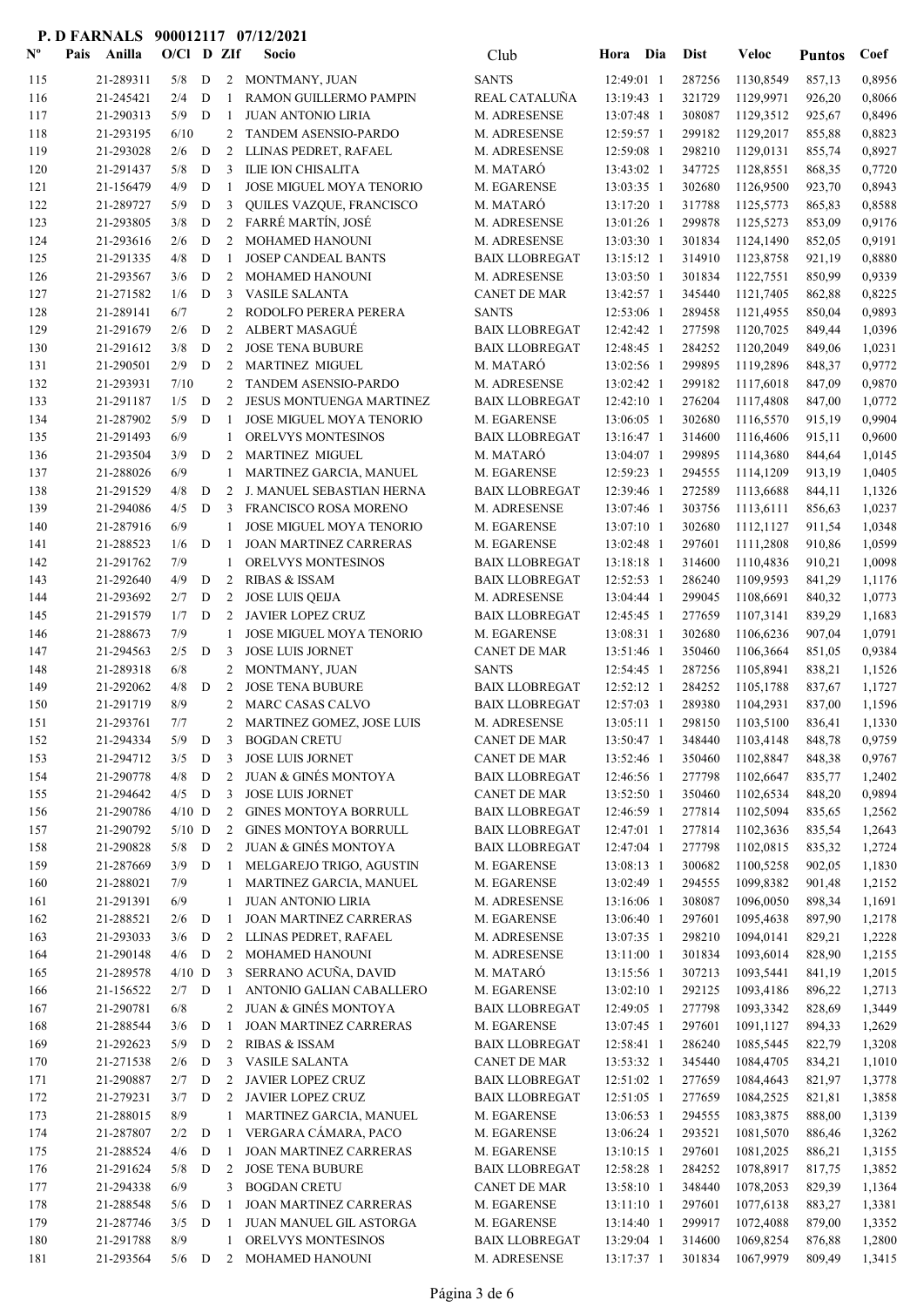| $\mathbf{N}^{\mathbf{o}}$ | Pais | Anilla                 | $O/C1$ D ZIf    |        |                   | Socio                                                       | Club                                         | Hora                     | Dia        | <b>Dist</b>      | Veloc                  | <b>Puntos</b>    | Coef             |
|---------------------------|------|------------------------|-----------------|--------|-------------------|-------------------------------------------------------------|----------------------------------------------|--------------------------|------------|------------------|------------------------|------------------|------------------|
| 182                       |      | 21-291503              | 9/9             |        | $1\,$             | <b>ORELVYS MONTESINOS</b>                                   | <b>BAIX LLOBREGAT</b>                        | 13:29:50 1               |            | 314600           | 1067,0435              | 874,60           | 1,2942           |
| 183                       |      | 21-287680              | 4/9             | D      | -1                | MELGAREJO TRIGO, AGUSTIN                                    | M. EGARENSE                                  | 13:17:04 1               |            | 300682           | 1065,9962              | 873,74           | 1,3616           |
| 184                       |      | 21-293799              | 4/8             | D      | $\overline{2}$    | FARRÉ MARTÍN, JOSÉ                                          | M. ADRESENSE                                 | 13:16:25 1               |            | 299878           | 1065,6014              | 807,67           | 1,3727           |
| 185                       |      | 21-288642              | 3/7             | D      | 1                 | ANTONIO GALIAN CABALLERO                                    | M. EGARENSE                                  | 13:09:35 1               |            | 292125           | 1063,8847              | 872,01           | 1,4168           |
| 186                       |      | 21-248298              | 4/7             | D      | -1                | ANTONIO GALIAN CABALLERO                                    | M. EGARENSE                                  | 13:09:37 1               |            | 292125           | 1063,7555              | 871,91           | 1,4244           |
| 187                       |      | 21-293029              | 4/6             | D      | 2                 | LLINAS PEDRET, RAFAEL                                       | M. ADRESENSE                                 | 13:15:53 1               |            | 298210           | 1061,6863              | 804,71           | 1,4029           |
| 188<br>189                |      | 21-289716<br>21-289598 | 6/9<br>$5/10$ D |        | 3<br>3            | QUILES VAZQUE, FRANCISCO<br>SERRANO ACUÑA, DAVID            | M. MATARÓ<br>M. MATARÓ                       | 13:34:53 1<br>13:25:27 1 |            | 317788<br>307213 | 1059,7054<br>1057,7139 | 815,16<br>813,63 | 1,3235<br>1,3763 |
| 190                       |      | 21-289556              | 6/10            |        | 3                 | SERRANO ACUÑA, DAVID                                        | M. MATARÓ                                    | 13:25:28 1               |            | 307213           | 1057,6532              | 813,58           | 1,3836           |
| 191                       |      | 21-289156              | 3/5             | D      | 2                 | VICTOR GALLEMI - ALEX PAL                                   | <b>SANTS</b>                                 | 13:08:53 1               |            | 289458           | 1056,8661              | 801,05           | 1,4762           |
| 192                       |      | 21-294694              | 2/6             | D      | 3                 | <b>BALTASAR DONADEU FIGUERAS</b>                            | <b>CANET DE MAR</b>                          | 13:49:30 1               |            | 332123           | 1056,0350              | 812,34           | 1,2933           |
| 193                       |      | 21-292845              | 4/7             | D      | 2                 | <b>JAVIER LOPEZ CRUZ</b>                                    | <b>BAIX LLOBREGAT</b>                        | 12:58:08 1               |            | 277659           | 1055,2027              | 799,79           | 1,5550           |
| 194                       |      | 21-287665              | 5/9             | D      | -1                | MELGAREJO TRIGO, AGUSTIN                                    | M. EGARENSE                                  | 13:20:02 1               |            | 300682           | 1054,9012              | 864,65           | 1,4434           |
| 195                       |      | 21-289557              | 7/10            |        | 3                 | SERRANO ACUÑA, DAVID                                        | M. MATARÓ                                    | 13:27:27 1               |            | 307213           | 1050,4804              | 808,06           | 1,4200           |
| 196                       |      | 21-290833              | 6/10            |        | 2                 | GINES MONTOYA BORRULL                                       | <b>BAIX LLOBREGAT</b>                        | 12:59:52 1               |            | 277814           | 1048,8825              | 795,00           | 1,5783           |
| 197                       |      | 21-292824              | 3/6             | D      | 2                 | <b>ALBERT MASAGUÉ</b>                                       | <b>BAIX LLOBREGAT</b>                        | 12:59:47 1               |            | 277598           | 1048,3968              | 794,63           | 1,5876           |
| 198                       |      | 21-289323              | 7/8             |        | 2                 | MONTMANY, JUAN                                              | <b>SANTS</b>                                 | 13:09:00 1               |            | 287256           | 1048,3796              | 794,62           | 1,5420           |
| 199<br>200                |      | 21-291674<br>21-287620 | 5/8<br>3/8      | D<br>D | 2<br>1            | J. MANUEL SEBASTIAN HERNA<br><b>CIPRIAN CIOLACU</b>         | <b>BAIX LLOBREGAT</b><br>M. EGARENSE         | 12:55:03 1<br>13:10:37 1 |            | 272589<br>288198 | 1048,2177<br>1045,6479 | 794,50<br>857,07 | 1,6332<br>1,5525 |
| 201                       |      | 21-292620              | 6/9             |        | 2                 | <b>RIBAS &amp; ISSAM</b>                                    | <b>BAIX LLOBREGAT</b>                        | 13:08:56 1               |            | 286240           | 1044,9258              | 792,00           | 1,5709           |
| 202                       |      | 21-288649              | 5/7             | D      | -1                | ANTONIO GALIAN CABALLERO                                    | M. EGARENSE                                  | 13:15:07 1               |            | 292125           | 1042,8690              | 854,79           | 1,5469           |
| 203                       |      | 21-291268              | 7/9             |        | 1                 | <b>ALEX SUCIAS</b>                                          | M. EGARENSE                                  | 13:16:03 1               |            | 291941           | 1038,7511              | 851,41           | 1,5556           |
| 204                       |      | 21-287848              | 6/9             |        | 1                 | <b>ALEX SUCIAS</b>                                          | M. EGARENSE                                  | 13:16:03 1               |            | 291941           | 1038,7511              | 851,41           | 1,5632           |
| 205                       |      | 21-291104              | 2/5             | D      | 2                 | JESUS MONTUENGA MARTINEZ                                    | <b>BAIX LLOBREGAT</b>                        | 13:01:00 1               |            | 276204           | 1038,3609              | 787,03           | 1,6604           |
| 206                       |      | 21-291127              | 3/5             | D      | 2                 | <b>JESUS MONTUENGA MARTINEZ</b>                             | <b>BAIX LLOBREGAT</b>                        | 13:01:19 1               |            | 276204           | 1037,1262              | 786,09           | 1,6685           |
| 207                       |      | 21-293429              | 5/5             | D      | 3                 | FRANCISCO ROSA MORENO                                       | M. ADRESENSE                                 | 13:30:29 1               |            | 303756           | 1027,9971              | 790,77           | 1,5245           |
| 208                       |      | 21-291325              | 5/8             | D      | 1                 | <b>JOSEP CANDEAL BANTS</b>                                  | <b>BAIX LLOBREGAT</b>                        | 13:43:46 1               |            | 314910           | 1019,8964              | 835,96           | 1,4776           |
| 209                       |      | 21-288549              | 6/6             |        | 1                 | <b>JOAN MARTINEZ CARRERAS</b>                               | M. EGARENSE                                  | 13:27:38 1               |            | 297601           | 1016,9757              | 833,56           | 1,5711           |
| 210<br>211                |      | 21-291390<br>21-291690 | 7/9<br>1/6      | D      | 1<br>2            | <b>JUAN ANTONIO LIRIA</b><br><b>FRANCISCO MARTIN</b>        | M. ADRESENSE<br><b>BAIX LLOBREGAT</b>        | 13:38:34 1<br>13:09:58 1 |            | 308087<br>277598 | 1014,8907<br>1009,5696 | 831,86<br>765,20 | 1,5249<br>1,7004 |
| 212                       |      | 21-248290              | 6/7             |        | 1                 | ANTONIO GALIAN CABALLERO                                    | M. EGARENSE                                  | 13:25:40 1               |            | 292125           | 1005,0172              | 823,76           | 1,6235           |
| 213                       |      | 21-294603              | 5/5             | D      | 3                 | <b>JOSE LUIS JORNET</b>                                     | <b>CANET DE MAR</b>                          | 14:24:03 1               |            | 350460           | 1004,0395              | 772,34           | 1,3597           |
| 214                       |      | 21-292825              | 4/6             | D      | 2                 | ALBERT MASAGUÉ                                              | <b>BAIX LLOBREGAT</b>                        | 13:11:32 1               |            | 277598           | 1003,8500              | 760,87           | 1,7246           |
| 215                       |      | 21-291523              | 6/8             |        | 2                 | J. MANUEL SEBASTIAN HERNA                                   | <b>BAIX LLOBREGAT</b>                        | 13:07:00 1               |            | 272589           | 1002,1654              | 759,59           | 1,7645           |
| 216                       |      | 21-291525              | 7/8             |        | 2                 | J. MANUEL SEBASTIAN HERNA                                   | <b>BAIX LLOBREGAT</b>                        | 13:07:00 1               |            | 272589           | 1002,1654              | 759,59           | 1,7727           |
| 217                       |      | 21-288503              | 5/6             | D      | 2                 | ALBERT MASAGUÉ                                              | <b>BAIX LLOBREGAT</b>                        | 13:12:10 1               |            | 277598           | 1001,5562              | 759,13           | 1,7488           |
| 218                       |      | 21-291178              | 4/5             | D      |                   | 2 JESUS MONTUENGA MARTINEZ                                  | <b>BAIX LLOBREGAT</b>                        | 13:10:58 1               |            | 276204           | 1000,8600              | 758,60           | 1,7657           |
| 219                       |      | 21-291686              |                 |        |                   | 2/6 D 2 FRANCISCO MARTIN                                    | <b>BAIX LLOBREGAT</b>                        |                          | 13:13:59 1 | 277598           | 995,0344               | 754,19           | 1,7649           |
| 220<br>221                |      | 21-289310<br>21-291288 | 8/8<br>6/8      |        |                   | 2 MONTMANY, JUAN<br><b>JOSEP CANDEAL BANTS</b>              | <b>SANTS</b><br><b>BAIX LLOBREGAT</b>        | 13:23:52 1<br>13:55:10 1 |            | 287256<br>314910 | 994,4242<br>983,5815   | 753,72<br>806,19 | 1,7133           |
| 222                       |      | 21-164159              | $3/7$ D         |        | 1<br>$\mathbf{2}$ | <b>JOSE LUIS QEIJA</b>                                      | M. ADRESENSE                                 | 13:40:32 1               |            | 299045           | 978,7639               | 741,85           | 1,5700<br>1,6608 |
| 223                       |      | 21-287616              | $4/8$ D         |        | -1                | <b>CIPRIAN CIOLACU</b>                                      | M. EGARENSE                                  | 13:31:32 1               |            | 288198           | 971,8907               | 796,61           | 1,7310           |
| 224                       |      | 21-289670              | 8/10            |        | 3                 | SERRANO ACUÑA, DAVID                                        | M. MATARÓ                                    | 13:54:35 1               |            | 307213           | 961,2923               | 739,46           | 1,6312           |
| 225                       |      | 21-271676              | 6/8             |        | 3                 | ILIE ION CHISALITA                                          | M. MATARÓ                                    | 14:44:34 1               |            | 347725           | 940,8993               | 723,77           | 1,4476           |
| 226                       |      | 21-289143              | 7/7             |        | 2                 | RODOLFO PERERA PERERA                                       | <b>SANTS</b>                                 | 13:43:50 1               |            | 289458           | 937,2628               | 710,40           | 1,7467           |
| 227                       |      | 21-293345              | 1/2             | D      | $\mathbf{1}$      | <b>EVARISTO BOSCH</b>                                       | M. ADRESENSE                                 | 13:57:09 1               |            | 300342           | 932,3048               | 764,16           | 1,6908           |
| 228                       |      | 21-279390              | 1/4             | D      | $\mathfrak{2}$    | <b>TÁNDEM VICENTINS</b>                                     | <b>BAIX LLOBREGAT</b>                        | 13:37:25 1               |            | 281790           | 931,7939               | 706,25           | 1,8101           |
| 229                       |      | 21-248311              | 7/7             |        | $\mathbf{1}$      | ANTONIO GALIAN CABALLERO                                    | M. EGARENSE                                  | 13:49:13 1               |            | 292125           | 929,6929               | 762,02           | 1,7537           |
| 230<br>231                |      | 21-291662<br>21-294710 | 3/6<br>3/6      | D<br>D | 2<br>3            | <b>FRANCISCO MARTIN</b><br><b>BALTASAR DONADEU FIGUERAS</b> | <b>BAIX LLOBREGAT</b><br><b>CANET DE MAR</b> | 13:35:04 1<br>14:38:04 1 |            | 277598<br>332123 | 925,1211<br>914,7714   | 701,20<br>703,67 | 1,8535<br>1,5560 |
| 232                       |      | 21-289108              | 4/5             | D      |                   | 2 VICTOR GALLEMI - ALEX PAL                                 | <b>SANTS</b>                                 | 13:53:23 1               |            | 289458           | 909,1493               | 689,09           | 1,7931           |
| 233                       |      | 21-287842              | 8/9             |        | 1                 | <b>ALEX SUCIAS</b>                                          | M. EGARENSE                                  | 13:57:20 1               |            | 291941           | 905,7115               | 742,37           | 1,7855           |
| 234                       |      | 21-294341              | 7/9             |        | 3                 | <b>BOGDAN CRETU</b>                                         | <b>CANET DE MAR</b>                          | 15:02:49 1               |            | 348440           | 898,4658               | 691,13           | 1,5024           |
| 235                       |      | 21-287668              | 6/9             |        |                   | MELGAREJO TRIGO, AGUSTIN                                    | M. EGARENSE                                  | 14:13:59 1               |            | 300682           | 887,0112               | 727,04           | 1,7484           |
| 236                       |      | 21-870666              | 7/8             |        | 3                 | ILIE ION CHISALITA                                          | M. MATARÓ                                    | 15:09:50 1               |            | 347725           | 880,6881               | 677,45           | 1,5183           |
| 237                       |      | 21-271686              | 8/8             |        | 3                 | ILIE ION CHISALITA                                          | M. MATARÓ                                    | 15:10:29 1               |            | 347725           | 879,2406               | 676,34           | 1,5248           |
| 238                       |      | 21-287644              | 5/8             | D      | 1                 | <b>CIPRIAN CIOLACU</b>                                      | M. EGARENSE                                  | 14:03:15 1               |            | 288198           | 877,9832               | 719,64           | 1,8475           |
| 239                       |      | 21-245431              | 3/4             | D      | $\mathbf{1}$      | RAMON GUILLERMO PAMPIN                                      | REAL CATALUÑA                                | 14:41:46 1               |            | 321729           | 877,2035               | 719,00           | 1,6619           |
| 240<br>241                |      | 21-294892<br>21-271581 | 3/5<br>3/6      | D<br>D | 3<br>3            | DAVID RUIZ TORREÑO<br><b>VASILE SALANTA</b>                 | <b>CANET DE MAR</b><br><b>CANET DE MAR</b>   | 15:24:07 1<br>15:10:53 1 |            | 357773<br>345440 | 874,5012<br>872,5803   | 672,69<br>671,22 | 1,5007<br>1,5608 |
| 242                       |      | 21-279237              | 5/7             | D      |                   | 2 JAVIER LOPEZ CRUZ                                         | <b>BAIX LLOBREGAT</b>                        | 13:54:47 1               |            | 277659           | 868,2723               | 658,11           | 1,9498           |
| 243                       |      | 21-294890              | 4/5             | D      | 3                 | DAVID RUIZ TORREÑO                                          | <b>CANET DE MAR</b>                          | 15:27:40 1               |            | 357773           | 866,9782               | 666,91           | 1,5195           |
| 244                       |      | 21-289766              | 7/9             |        | 3                 | QUILES VAZQUE, FRANCISCO                                    | M. MATARÓ                                    | 14:47:15 1               |            | 317788           | 853,6951               | 656,69           | 1,7177           |
| 245                       |      | 21-292399              | 2/4             | D      | $\overline{2}$    | <b>TÁNDEM VICENTINS</b>                                     | <b>BAIX LLOBREGAT</b>                        | 14:06:15 1               |            | 281790           | 850,6868               | 644,78           | 1,9451           |
| 246                       |      | 21-289757              | 8/9             |        | 3                 | QUILES VAZQUE, FRANCISCO                                    | M. MATARÓ                                    | 14:48:45 1               |            | 317788           | 850,2689               | 654,05           | 1,7318           |
| 247                       |      | 21-294118              | $5/8$ D         |        |                   | 2 FARRÉ MARTÍN, JOSÉ                                        | M. ADRESENSE                                 | 14:28:31 1               |            | 299878           | 848,2712               | 642,95           | 1,8427           |
| 248                       |      | 21-293849              |                 |        |                   | 1/2 D 2 AYALA PEREZ, CARLOS                                 | M. ADRESENSE                                 | 14:30:32 1               |            | 296302           | 833,4015               | 631,68           | 1,8724           |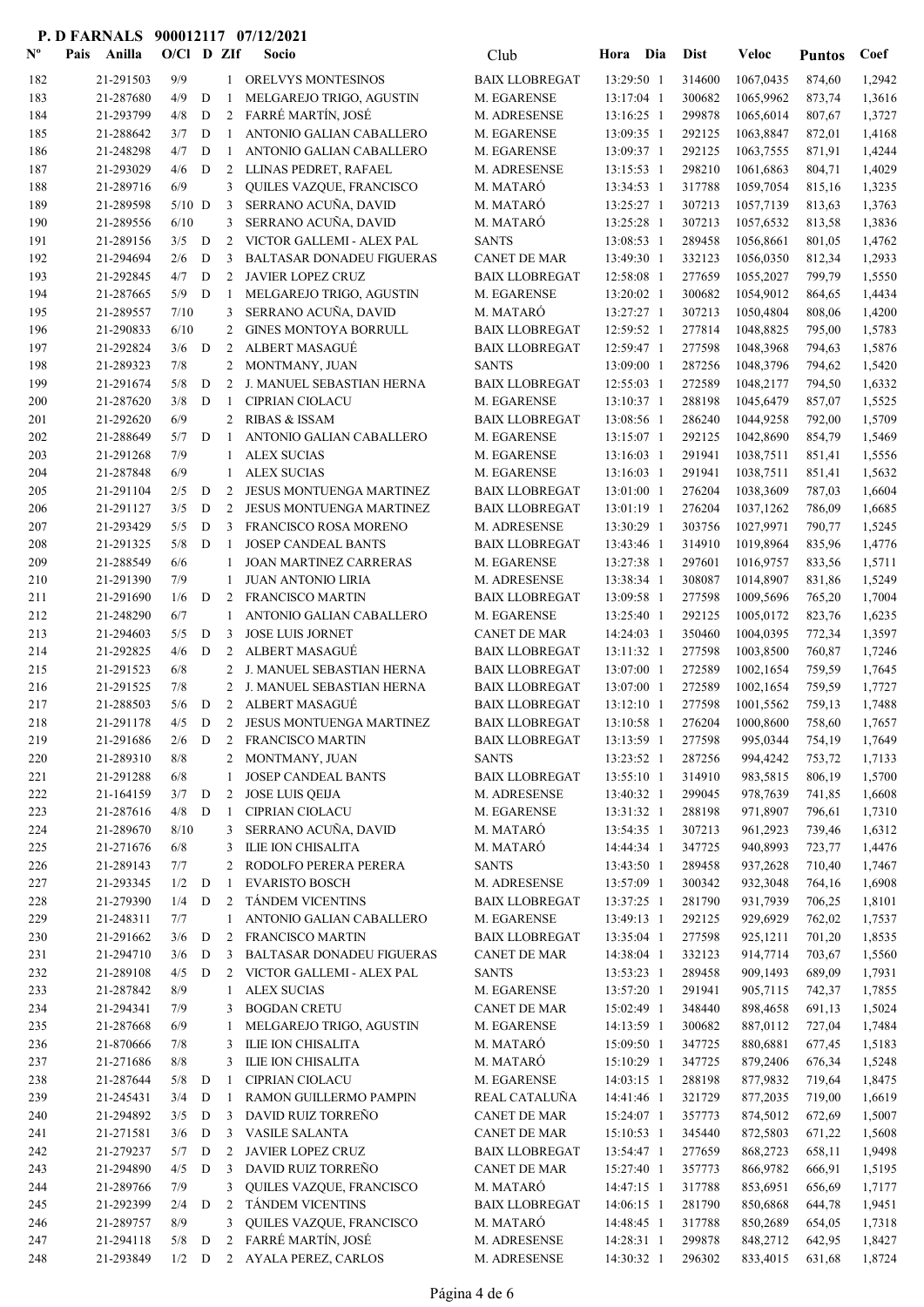| $\mathbf{N}^{\mathbf{o}}$ | Pais | Anilla                 | $O/Cl$ D ZIf |        |                   | Socio                                                | Club                                       | Dia<br>Hora                | <b>Dist</b>      | Veloc                | <b>Puntos</b>    | Coef             |
|---------------------------|------|------------------------|--------------|--------|-------------------|------------------------------------------------------|--------------------------------------------|----------------------------|------------------|----------------------|------------------|------------------|
| 249                       |      | 21-294324              | 8/9          |        | 3                 | <b>BOGDAN CRETU</b>                                  | <b>CANET DE MAR</b>                        | 15:41:45 1                 | 348440           | 816,4968             | 628,08           | 1,5987           |
| 250                       |      | 21-294711              | 4/6          | D      | 3                 | <b>BALTASAR DONADEU FIGUERAS</b>                     | <b>CANET DE MAR</b>                        | 15:23:29 1                 | 332123           | 813,0638             | 625,43           | 1,6840           |
| 251                       |      | 21-294697              | 5/6          | D      | 3                 | <b>BALTASAR DONADEU FIGUERAS</b>                     | <b>CANET DE MAR</b>                        | 15:23:34 1                 | 332123           | 812,8979             | 625,31           | 1,6907           |
| 252                       |      | 21-294701              | 6/6          |        | 3                 | <b>BALTASAR DONADEU FIGUERAS</b>                     | <b>CANET DE MAR</b>                        | 15:23:37 1                 | 332123           | 812,7985             | 625,23           | 1,6974           |
| 253                       |      | 21-294444              | 1/4          | D      | 3                 | ALEXANDRU MARIAN ARION                               | <b>CANET DE MAR</b>                        | 15:40:43 1                 | 343894           | 807,8002             | 621,39           | 1,6458           |
| 254                       |      | 21-293458              | 4/9          | D      | 2                 | <b>MARTINEZ MIGUEL</b>                               | M. MATARO                                  | 14:47:06 1                 | 299895           | 805,9527             | 610,87           | 1,8948           |
| 255                       |      | 21-293347              | 2/2          | D      | 1                 | <b>EVARISTO BOSCH</b>                                | M. ADRESENSE                               | 14:51:34 1                 | 300342           | 797,5799             | 653,74           | 1,8994           |
| 256                       |      | 21-293606              | 6/6          |        | 2                 | MOHAMED HANOUNI                                      | M. ADRESENSE                               | 15:00:36 1                 | 301834           | 782,7645             | 593,30           | 1,8974           |
| 257<br>258                |      | 21-245463<br>21-294742 | 4/4<br>4/6   | D<br>D | -1<br>3           | RAMON GUILLERMO PAMPIN<br><b>VASILE SALANTA</b>      | REAL CATALUÑA<br><b>CANET DE MAR</b>       | 15:26:45 1<br>$16:01:14$ 1 | 321729<br>345440 | 781,3698             | 640,45           | 1,7870<br>1,6709 |
| 259                       |      | 21-289790              | 9/9          |        | 3                 | QUILES VAZQUE, FRANCISCO                             | M. MATARÓ                                  | 15:25:52 1                 | 317788           | 774,1242<br>773,4577 | 595,48<br>594,97 | 1,8233           |
| 260                       |      | 21-294896              | 5/5          | D      | 3                 | DAVID RUIZ TORREÑO                                   | <b>CANET DE MAR</b>                        | 16:18:33 1                 | 357773           | 771,8110             | 593,70           | 1,6258           |
| 261                       |      | 21-294337              | 9/9          |        | 3                 | <b>BOGDAN CRETU</b>                                  | <b>CANET DE MAR</b>                        | 16:06:38 1                 | 348440           | 771,5108             | 593,47           | 1,6757           |
| 262                       |      | 21-292611              | 7/9          |        | 2                 | <b>RIBAS &amp; ISSAM</b>                             | <b>BAIX LLOBREGAT</b>                      | 14:49:55 1                 | 286240           | 763,4763             | 578,68           | 2,0477           |
| 263                       |      | 21-287742              | 4/5          | D      | -1                | JUAN MANUEL GIL ASTORGA                              | M. EGARENSE                                | 15:18:40 1                 | 299917           | 742,9818             | 608,98           | 1,9618           |
| 264                       |      | 21-291326              | 7/8          |        | 1                 | <b>JOSEP CANDEAL BANTS</b>                           | <b>BAIX LLOBREGAT</b>                      | 15:40:09 1                 | 314910           | 740,7033             | 607,12           | 1,8755           |
| 265                       |      | 21-287852              | 9/9          |        | -1                | <b>ALEX SUCIAS</b>                                   | M. EGARENSE                                | 15:13:16 1                 | 291941           | 733,0290             | 600,83           | 2,0307           |
| 266                       |      | 21-292632              | 8/9          |        | 2                 | <b>RIBAS &amp; ISSAM</b>                             | <b>BAIX LLOBREGAT</b>                      | 15:05:55 1                 | 286240           | 732,2277             | 554,99           | 2,0789           |
| 267                       |      | 21-287723              | 5/5          | D      | -1                | JUAN MANUEL GIL ASTORGA                              | M. EGARENSE                                | 15:25:58 1                 | 299917           | 729,7842             | 598,17           | 1,9916           |
| 268                       |      | 21-287652              | 6/8          |        | 1                 | <b>CIPRIAN CIOLACU</b>                               | M. EGARENSE                                | 15:11:32 1                 | 288198           | 726,7939             | 595,72           | 2,0803           |
| 269                       |      | 21-292125              | 9/9          |        | 2                 | MARC CASAS CALVO                                     | <b>BAIX LLOBREGAT</b>                      | 15:16:20 1                 | 289380           | 721,0465             | 546,52           | 2,0796           |
| 270                       |      | 21-291938              | 4/6          | D      | 2                 | <b>FRANCISCO MARTIN</b>                              | <b>BAIX LLOBREGAT</b>                      | 15:00:11 1                 | 277598           | 720,6906             | 546,25           | 2,1759           |
| 271                       |      | 21-290880              | 7/10         |        | 2                 | <b>GINES MONTOYA BORRULL</b>                         | <b>BAIX LLOBREGAT</b>                      | $15:02:17$ 1               | 277814           | 717,3404             | 543,71           | 2,1823           |
| 272                       |      | 21-287605              | 7/8          |        | $\mathbf{1}$      | <b>CIPRIAN CIOLACU</b>                               | M. EGARENSE                                | 15:25:58 1                 | 288198           | 701,2686             | 574,79           | 2,1114           |
| 273                       |      | 21-6203893             | 2/4          | D      | 3                 | ALEXANDRU MARIAN ARION                               | <b>CANET DE MAR</b>                        | $16:46:02$ 1               | 343894           | 700,3476             | 538,73           | 1,7759           |
| 274                       |      | 21-291292              | 8/8<br>8/9   |        | 1                 | <b>JOSEP CANDEAL BANTS</b>                           | <b>BAIX LLOBREGAT</b>                      | 16:05:45 1                 | 314910           | 698,6356             | 572,64           | 1,9465           |
| 275<br>276                |      | 21-294079<br>21-288001 | 9/9          |        | 1<br>$\mathbf{1}$ | <b>JUAN ANTONIO LIRIA</b><br>MARTINEZ GARCIA, MANUEL | M. ADRESENSE<br>M. EGARENSE                | 15:56:59 1<br>15:37:53 1   | 308087<br>294555 | 697,0557<br>696,5396 | 571,34<br>570,92 | 1,9969<br>2,0962 |
| 277                       |      | 21-291698              | 5/6          | D      | 2                 | <b>FRANCISCO MARTIN</b>                              | <b>BAIX LLOBREGAT</b>                      | 15:15:55 1                 | 277598           | 692,4082             | 524,81           | 2,2323           |
| 278                       |      | 21-289355              | 5/7          | D      | 2                 | <b>ERNEST DUCH OLIVER</b>                            | <b>SANTS</b>                               | 15:34:13 1                 | 288946           | 689,2522             | 522,42           | 2,1524           |
| 279                       |      | 21-6007592             | 8/10         |        | 2                 | <b>TANDEM ASENSIO-PARDO</b>                          | M. ADRESENSE                               | 15:49:47 1                 | 299182           | 688,1175             | 521,56           | 2,0862           |
| 280                       |      | 21-271530              | 5/6          | D      | 3                 | <b>VASILE SALANTA</b>                                | <b>CANET DE MAR</b>                        | 17:02:34 1                 | 345440           | 680,5805             | 523,52           | 1,8133           |
| 281                       |      | 21-293801              | 6/8          |        | 2                 | FARRÉ MARTÍN, JOSÉ                                   | M. ADRESENSE                               | 15:57:17 1                 | 299878           | 678,0224             | 513,91           | 2,0963           |
| 282                       |      | 21-293372              | 4/7          | D      | 2                 | <b>JOSE LUIS QEIJA</b>                               | M. ADRESENSE                               | 15:58:03 1                 | 299045           | 674,9690             | 511,59           | 2,1096           |
| 283                       |      | 21-290892              | 8/10         |        | 2                 | <b>GINES MONTOYA BORRULL</b>                         | <b>BAIX LLOBREGAT</b>                      | 15:28:20 1                 | 277814           | 672,1306             | 509,44           | 2,2789           |
| 284                       |      | 21-289639              | 9/10         |        | 3                 | SERRANO ACUÑA, DAVID                                 | M. MATARÓ                                  | $16:16:51$ 1               | 307213           | 665,1792             | 511,68           | 2,0681           |
| 285                       |      | 21-287904              | 8/9          |        | 1                 | JOSE MIGUEL MOYA TENORIO                             | M. EGARENSE                                | 16:11:30 1                 | 302680           | 663,0449             | 543,46           | 2,1065           |
| 286                       |      | 21-293815              | $7/8$        |        |                   | 2 FARRÉ MARTÍN, JOSÉ                                 | M. ADRESENSE                               | 16:08:17 1                 | 299878           | 661,5686 501,43      |                  | 2,1336           |
| 287                       |      | 21-289344              | 8/8          |        |                   | 2 FARRÉ MARTÍN, JOSÉ                                 | M. ADRESENSE                               | $16:08:47$ 1               | 299878           | 660,8396             | 500,88           | 2,1411           |
| 288                       |      | 21-293442              | 5/9          | D      | $\overline{2}$    | <b>MARTINEZ MIGUEL</b>                               | M. MATARÓ                                  | 16:09:16 1                 | 299895           | 660,1739             | 500,38           | 2,1484           |
| 289                       |      | 21-294187              | 9/9          |        | 1                 | <b>JUAN ANTONIO LIRIA</b><br>AYALA PEREZ, CARLOS     | M. ADRESENSE<br>M. ADRESENSE               | 16:23:06 1                 | 308087<br>296302 | 658,1649<br>655,5596 | 539,46           | 2,0985           |
| 290<br>291                |      | 21-293841<br>21-291681 | 2/2<br>6/6   | D      | $\overline{2}$    | 2 FRANCISCO MARTIN                                   | <b>BAIX LLOBREGAT</b>                      | 16:06:59 1<br>15:43:18 1   | 277598           | 648,1392             | 496,88<br>491,26 | 2,1896<br>2,3451 |
| 292                       |      | 21-293512              | 6/9          |        | 2                 | <b>MARTINEZ MIGUEL</b>                               | M. MATARÓ                                  | 16:20:07 1                 | 299895           | 644,7737             | 488,70           | 2,1782           |
| 293                       |      | 21-293463              | 7/9          |        | 2                 | <b>MARTINEZ MIGUEL</b>                               | M. MATARÓ                                  | 16:20:43 1                 | 299895           | 643,9430             | 488,08           | 2,1857           |
| 294                       |      | 21-288691              | 9/9          |        | 1                 | JOSE MIGUEL MOYA TENORIO                             | M. EGARENSE                                | 16:26:20 1                 | 302680           | 642,1782             | 526,36           | 2,1730           |
| 295                       |      | 21-293933              | 9/10         |        | 2                 | TANDEM ASENSIO-PARDO                                 | M. ADRESENSE                               | 16:21:48 1                 | 299182           | 640,9212             | 485,78           | 2,2059           |
| 296                       |      | 21-271486              | 6/6          |        | 3                 | <b>VASILE SALANTA</b>                                | <b>CANET DE MAR</b>                        | 17:35:25 1                 | 345440           | 639,2105             | 491,70           | 1,9170           |
| 297                       |      | 21-287675              | 7/9          |        | 1                 | MELGAREJO TRIGO, AGUSTIN                             | M. EGARENSE                                | 16:26:55 1                 | 300682           | 637,1506             | 522,24           | 2,2097           |
| 298                       |      | 21-293465              | 8/9          |        | 2                 | <b>MARTINEZ MIGUEL</b>                               | M. MATARÓ                                  | 16:30:51 1                 | 299895           | 630,2301             | 477,68           | 2,2230           |
| 299                       |      | 21-287664              | 8/9          |        | 1                 | MELGAREJO TRIGO, AGUSTIN                             | M. EGARENSE                                | 16:32:11 1                 | 300682           | 630,1184             | 516,47           | 2,2246           |
| 300                       |      | 21-289253              | 6/7          |        | 2                 | ERNEST DUCH OLIVER                                   | <b>SANTS</b>                               | 16:16:04 1                 | 288946           | 626,6903             | 475,00           | 2,3227           |
| 301                       |      | 21-293035              | 5/6          | D      | 2                 | LLINAS PEDRET, RAFAEL                                | M. ADRESENSE                               | 16:31:52 1                 | 298210           | 625,3530             | 473,98           | 2,2581           |
| 302                       |      | 21-291538              | 8/8          |        | 2                 | J. MANUEL SEBASTIAN HERNA                            | <b>BAIX LLOBREGAT</b>                      | 15:52:34 1                 | 272589           | 622,9656             | 472,18           | 2,4785           |
| 303                       |      | 21-289247              | 7/7          |        | 2                 | ERNEST DUCH OLIVER                                   | <b>SANTS</b>                               | 16:20:50 1                 | 288946           | 620,2776             | 470,14           | 2,3459           |
| 304                       |      | 21-289533              | 10/10        |        | 3                 | SERRANO ACUÑA, DAVID                                 | M. MATARÓ                                  | 16:51:46 1                 | 307213           | 618,4251             | 475,71           | 2,2137           |
| 305                       |      | 21-294446              | 3/4<br>4/4   | D<br>D | 3<br>3            | ALEXANDRU MARIAN ARION<br>ALEXANDRU MARIAN ARION     | <b>CANET DE MAR</b><br><b>CANET DE MAR</b> | 17:55:36 1                 | 343894<br>343894 | 613,4392<br>608,3210 | 474,93           | 1,9841           |
| 306                       |      | 21-271627              | 3/4          | D      | 2                 | TÁNDEM VICENTINS                                     | <b>BAIX LLOBREGAT</b>                      | 18:00:19 1                 | 281790           |                      | 474,93<br>460,77 | 1,9906           |
| 307<br>308                |      | 21-292360<br>21-289194 | 5/5          | D      | 2                 | VICTOR GALLEMI - ALEX PAL                            | <b>SANTS</b>                               | 16:18:32 1<br>16:31:09 1   | 289458           | 607,9174<br>607,9135 | 460,77           | 2,4373<br>2,3804 |
| 309                       |      | 21-292876              | 4/4          | D      | $\overline{2}$    | <b>TÁNDEM VICENTINS</b>                              | <b>BAIX LLOBREGAT</b>                      | $16:18:41$ 1               | 281790           | 607,7208             | 460,62           | 2,4532           |
| 310                       |      | 21-291619              | 6/8          |        | 2                 | <b>JOSE TENA BUBURE</b>                              | <b>BAIX LLOBREGAT</b>                      | 16:23:49 1                 | 284252           | 606,3180             | 459,56           | 2,4398           |
| 311                       |      | 21-290748              | 7/8          |        | 2                 | <b>JUAN &amp; GINÉS MONTOYA</b>                      | <b>BAIX LLOBREGAT</b>                      | 16:13:47 1                 | 277798           | 605,5102             | 458,94           | 2,5045           |
| 312                       |      | 21-291654              | 7/8          |        | $2^{\circ}$       | <b>JOSE TENA BUBURE</b>                              | <b>BAIX LLOBREGAT</b>                      | 16:24:30 1                 | 284252           | 605,4356             | 458,89           | 2,4555           |
| 313                       |      | 21-293695              | 5/7          | D      | 2                 | <b>JOSE LUIS QEIJA</b>                               | M. ADRESENSE                               | 16:53:31 1                 | 299045           | 599,8696             | 454,67           | 2,3415           |
| 314                       |      | 21-293684              | 6/7          |        | 2                 | <b>JOSE LUIS QEIJA</b>                               | M. ADRESENSE                               | 16:55:20 1                 | 299045           | 597,6915             | 453,02           | 2,3490           |
| 315                       |      | 21-287695              | 9/9          |        | 1                 | MELGAREJO TRIGO, AGUSTIN                             | M. EGARENSE                                | 17:00:10 1                 | 300682           | 595,2135             | 487,86           | 2,3437           |